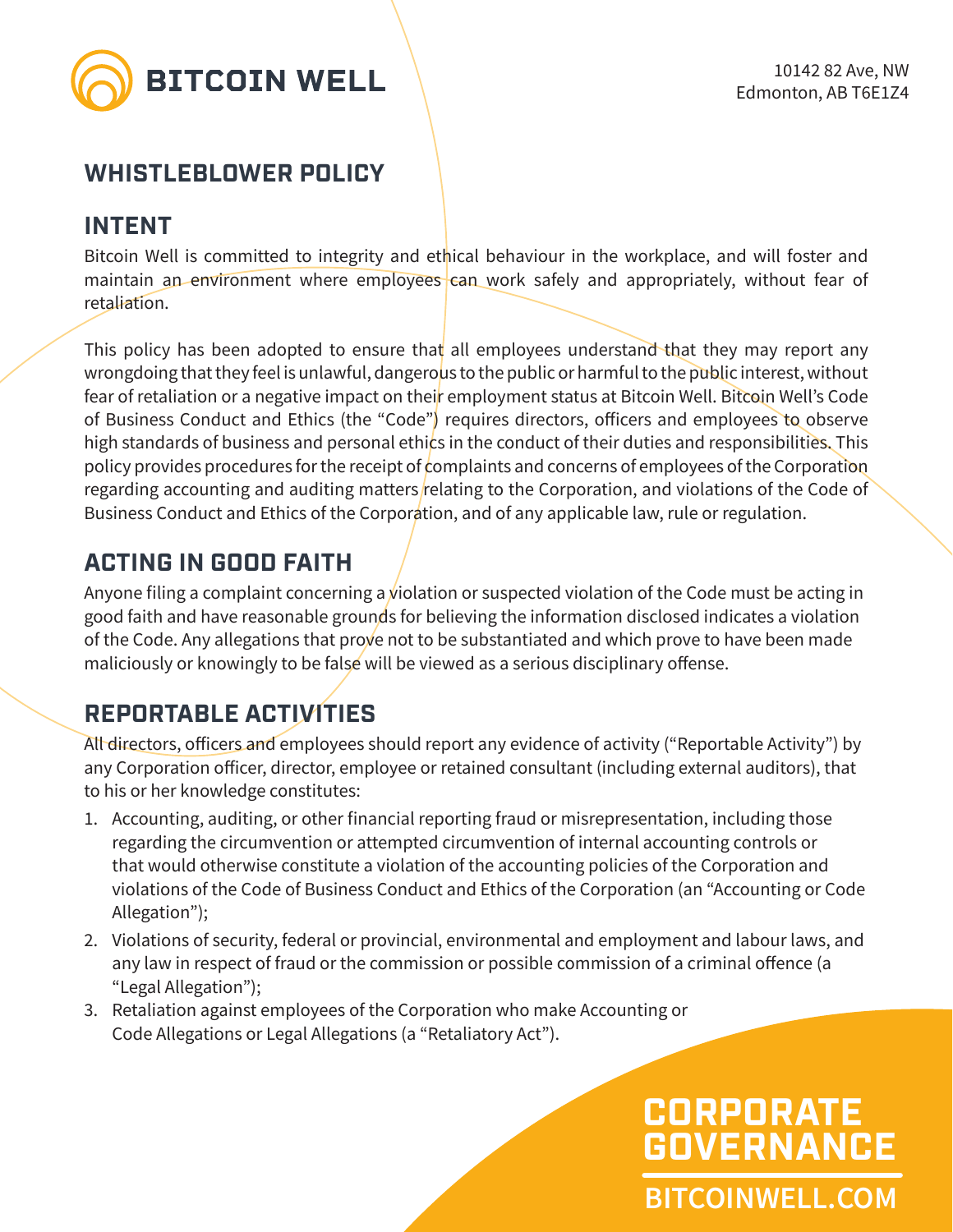

In the discretion of the Audit Committee, the responsibilities of the Audit Committee created by these procedures may be delegated to the chairman of the Audit Committee. Where the chairman of the Audit Committee is delegated, the obligation to receive and investigate complaints and concerns pursuant to this Policy, he or she shall provide a report to the Audit Committee at each Audit Committee meeting. Such report shall consist of a summary of complaints and concerns received and investigated since the last Audit Committee meeting, including the disposition of any complaints and concerns investigated.

## **GUIDELINES - REPORTING VIOLATIONS**

The Code addresses the Corporation's open door policy and suggests that employees share their questions, concerns, suggestions or complaints with someone who can address them properly. In most cases, an employee's supervisor is in the best position to address an area of concern. However, if you are not comfortable speaking with your supervisor, or you are not satisfied with your supervisor's response, you are encouraged to speak with the Chief Executive Officer or Chief Financial Officer, or anyone in management whom you are comfortable in approaching. Supervisors and managers are required to report suspected violations of the Code of Conduct to the Corporation's Chair of Audit Committee, who has specific and exclusive responsibility to investigate all reported violations. For suspected fraud, or complaints regarding corporate accounting practices, internal controls or auditing, or when you are not satisfied or are uncomfortable with following the Corporation's open door policy, individuals should contact the Corporation's Chair of Audit Committee directly.

## **THE CORPORATIONS PROCEDURE**

1. Any person acting in good faith and with reasonable grounds for suspecting improper activities in connection with an Accounting or Code Allegation, Legal Allegation, or a Retaliatory Act may make a Report of such activities. Knowledge or suspicion of improper activities may originate fromemployees in day-to-day work or in dealing with internal or external auditors, law enforcement officials, regulatory agencies, customers, or other third parties. Employees should convey any questions, concerns, suggestions or complaints they have to someone who can address them properly. Often, an individual's manager is in the best position to address a particular concern. However, an employee may also report matters according to the procedures set out in this Policy.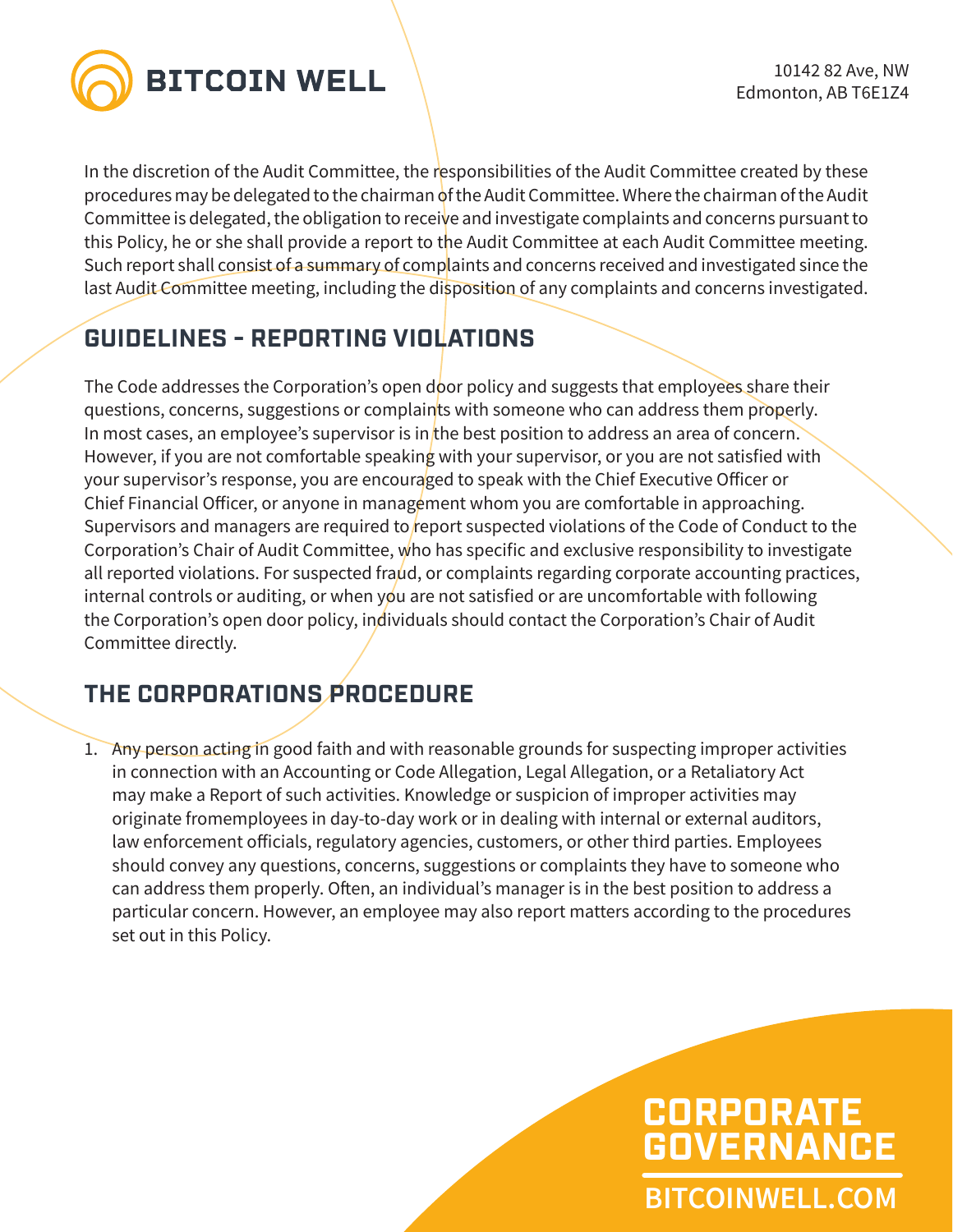

2. Reports are encouraged to be made in writing, so as to assure a clear understanding of the issues raised, but may be made orally or via email. Reports should be factual in nature and contain as much specific information as possible to allow for proper assessment and investigation of the allegations reported, and may be made openly, confidentially, or anonymously to the chairman of the Audit Committee as follows:

Name: Eric Sauze 2125 64 Avenue Edmonton, AB T6P 1Z4 Phone: (780) 231-6417 Fax: (780) 451-4420 Email: ejsauze@shaw.ca

3. As an alternative to the chairman of the Audit Committee, the Corporation may establish an anonymous incident reporting hotline (the "Hotline") maintained by the Corporation through a third party provider through which Reports may be made. If an employee would like to discuss any matter with the Audit Committee, he or she should communicate this in the Report and provide a telephone number at which he or she might be contacted, if the Audit Committee deems it appropriate. Reports are encouraged to be made in writing so as to assure a clear understanding of the issues raised.

Employees having concerns regarding questionable accounting or auditing matters are encouraged to submit such concerns (the "Accounting Related Complaint") to the Chair of the Corporation's Audit Committee.

CanaGlobe Compliance Solutions Inc., an independent service provider, has been selected by the Corporation to provide a confidential and anonymous communication channel for reporting concerns. Complaints can be made through the following secure and confidential sources:

i. toll free telephone and facsimile in Canada and the United States at 1-888-650-7768; and

ii. internet submission by visiting reporting.canaglobecompliance.com, selecting the Whistleblowing icon located in the upper right hand corner of the page and entering the following:

Login ID (case sensitive):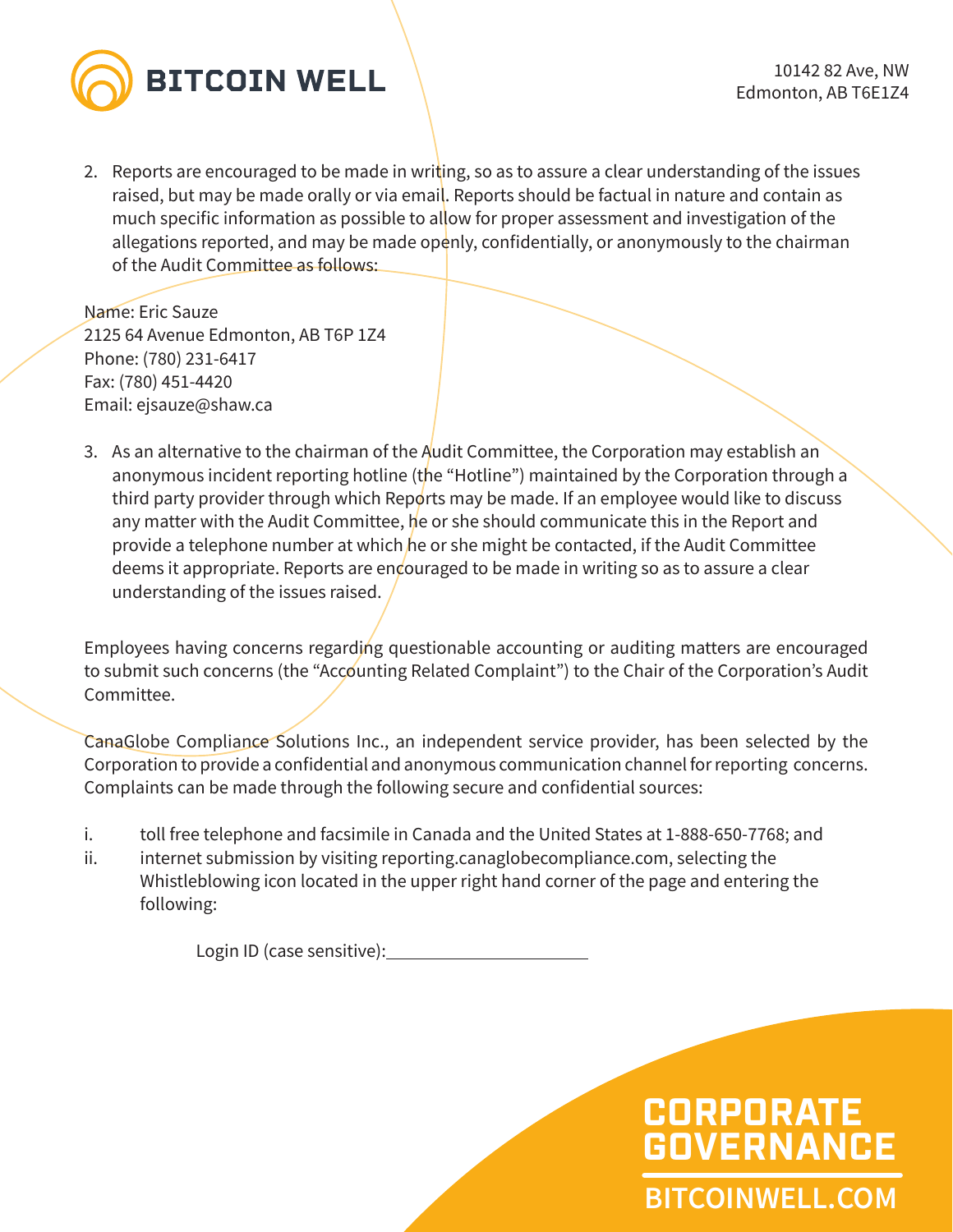

Complaints may also be submitted by mail (or other means of delivery) to the head office of the Corporation marked "Private and Confidential – Attention: Chair of the Audit Committee". Envelopes so marked shall be forwarded unopened to the Chair of the Audit Committee.

- 4. Any Report that is made through the chairman of the Audit Committee, or directly to any member of management, or through the Hotline, if applicable, whether openly, confidentially, or anonymously, shall be recorded and promptly referred to the Audit Committee.
- 5. For the purpose of determining whether a Report warrants further investigation or review, each Report referred to the Audit Committee, and each Report made directly to the Audit Committee, whether openly, confidentially, or anonymously, shall be reviewed by the Audit Committee, who may, in its discretion, consult with any director, officer, or employee of the Corporation who is not the subject of the allegation and who may have appropriate knowledge to assist the Audit Committee.

### **INVESTIGATION OF COMPLAINTS**

If the Audit Committee determines that further review or investigation is warranted in respect of a Report, the Audit Committee shall decide whether it will be the responsibility of the Audit Committee or of management to investigate the Report, taking into account the considerations set forth in the section below.

1. If the Audit Committee determines that management will investigate the Report, the Audit Committee will notify the Chief Executive Officer of the Corporation in writing of that determination. Management shall thereafter promptly investigate the Report and shall report the results of its investigation, in writing, to the Audit Committee.

Management shall be free, in its discretion, to engage outside auditors, counsel, or other experts to assist in the investigation.

2. If the Audit Committee determines that it will investigate the Report, the Audit Committee shall promptly determine what professional assistance, if any, it needs in order to conduct the investigation. The Audit Committee shall be free, in its discretion, to engage outside auditors, counsel or other experts to assist in the investigation.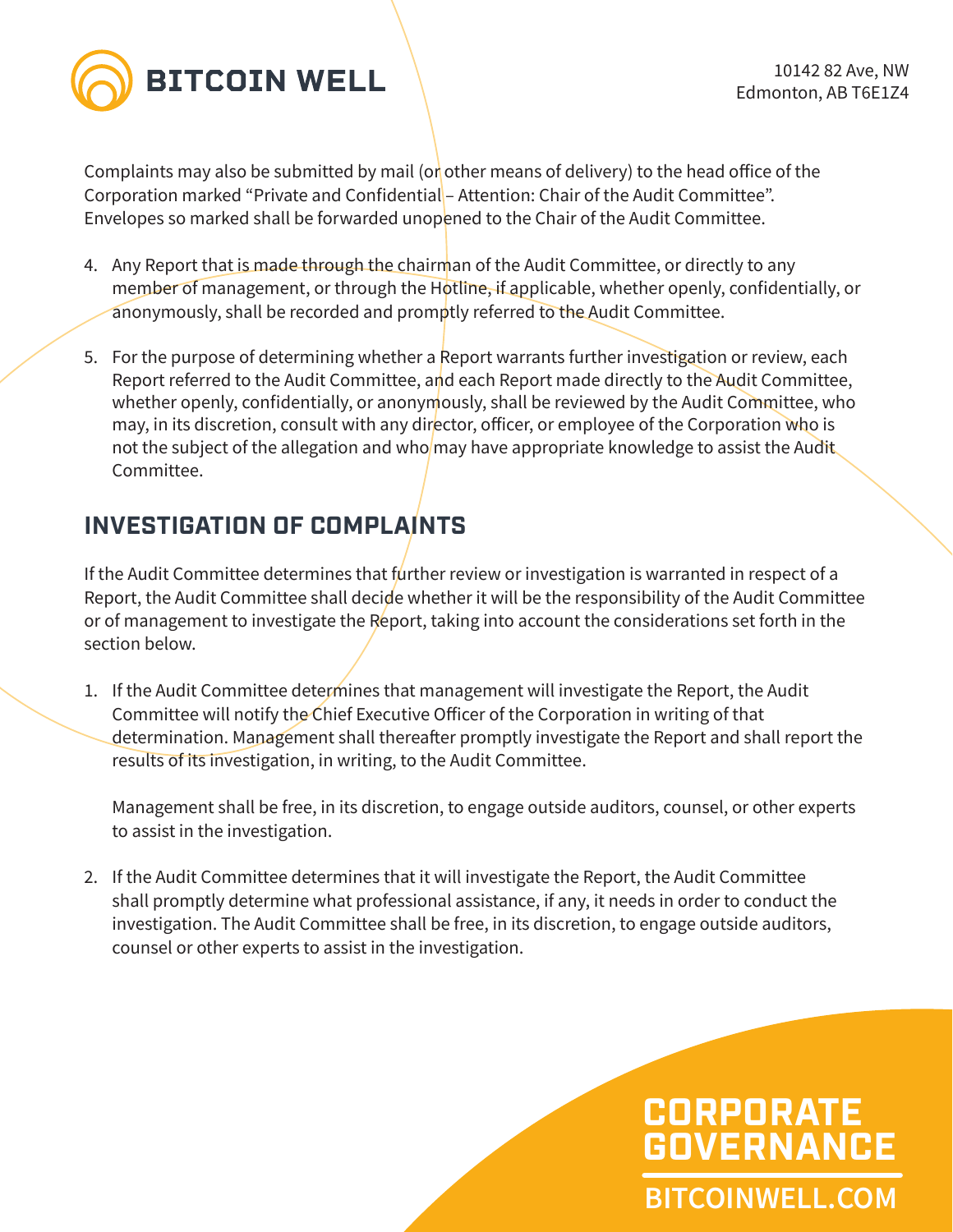

#### **Considerations Relative to Whether the Audit Committee or Management Should Investigate a Report**

In determining whether it will be the responsibility of the Audit Committee or of management to investigate the Report, the Audit Committee shall consider, among any other factors that are appropriate under the circumstances, the following:

- 1. Who is the alleged wrongdoer? If the Chief Executive Officer or Chief Financial Officer of the Corporation is alleged to have engaged in wrongdoing, that factor alone may support a decision by the Audit Committee to conduct the investigation.
- 2. How serious is the alleged wrongdoing? The more serious the alleged wrongdoing, the more appropriate that the Audit Committee should undertake the investigation. If the alleged wrongdoing would constitute an offence involving the integrity of the financial statements of the Corporation, that factor alone may support a decision by the Audit Committee to conduct the investigation.
- 3. How credible is the allegation of wrongdoing? The more credible the allegation, the more appropriate that the Audit Committee should undertake the investigation. In assessing credibility, the Audit Committee should consider all facts surrounding the allegation, including, but not limited to, whether similar allegations have been made in the press or by analysts.

### **Providing Details on the Subject Matter of the Complaint**

Whether employees or stakeholders identify themselves or not, they should give as much information as possible on the subject matter of the complaint so that the information is sufficient to enable a full investigation. Such information should include details as to where and when the incident(s) occurred, the names and titles of the individual's involved, and as much other relevant detail as the reporting individual can provide.

#### **No Retaliation**

No director, officer, or employee, who in good faith, reports a violation of the Code shall suffer harassment, retaliation or adverse employment consequences. An employee who retaliates against someone who has reported a violation in good faith is subject to discipline up to and including termination of employment. This Whistle Blower Policy is intended to encourage and enable employees and others to raise serious concerns within the Corporation prior to seeking resolution outside the Corporation.